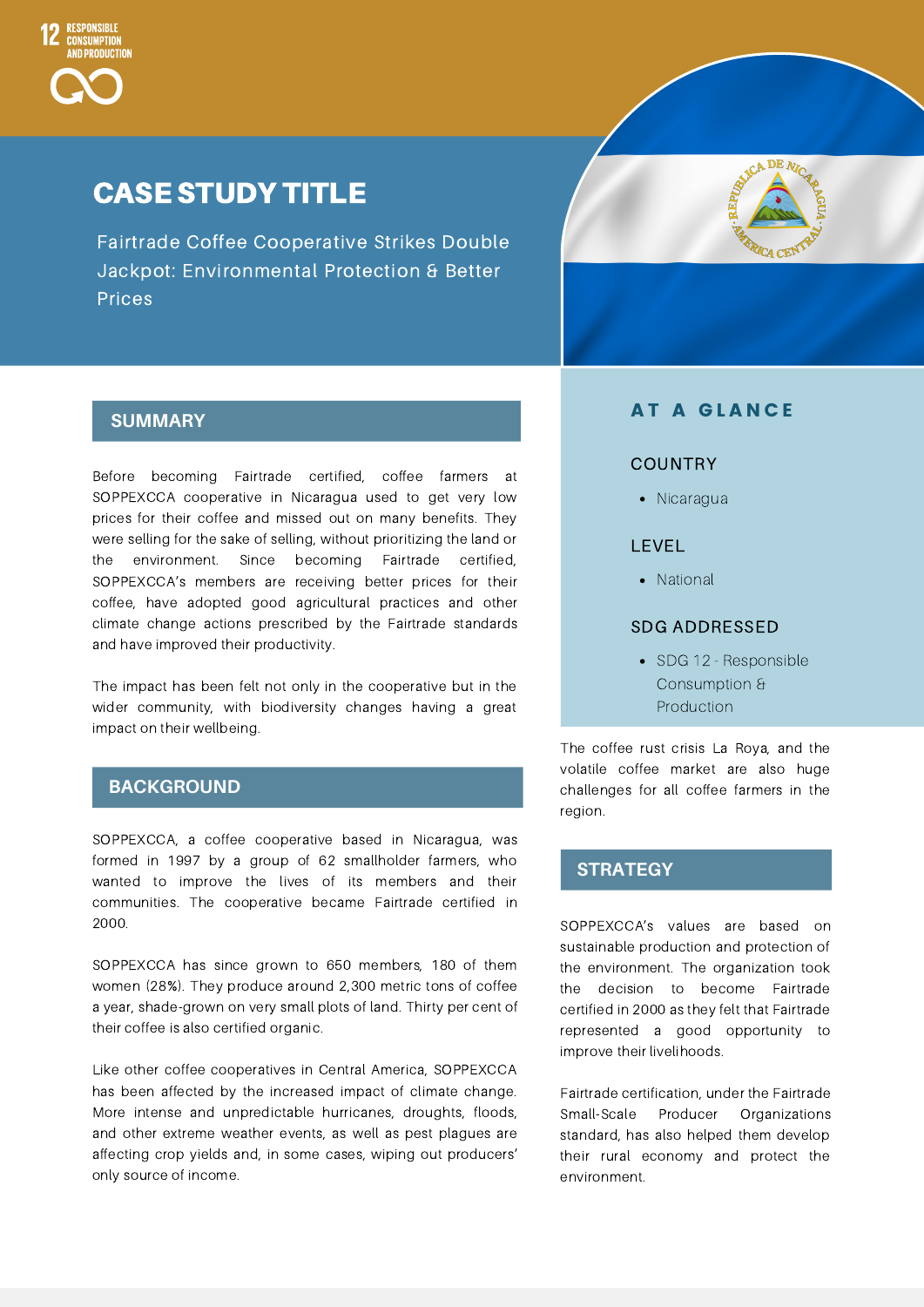# Strategy **STRATEGY**

Environmental requirements: The Fairtrade Standards requires farmers to improve soil and water quality, manage pests, avoid using harmful chemicals, manage waste, reduce their greenhouse gas emissions and protect biodiversity. The standards prohibit the use of certain agrochemicals that are harmful to the environment and encourage farmers to reduce their use of pesticides. The standards also forbid cutting down protected forests in order to plant more crops. Fairtrade also organizes training for farmers so they can learn how to grow in harmony with the local environment and avoid creating monocultures.

Fairtrade Minimum Price: Fairtrade certification is unique as the only current standard to guarantee a minimum price for coffee producers – acting as a safety net against market price fluctuations. Ensuring the cooperative can benefit from the safety-net of the Fairtrade Minimum Price to be paid by buyers for their Fairtrade certified products. This price is calculated taking into account the costs being incurred by the cooperative to cover its sustainable production practices. For example, adopting organic fertilizers and improved water irrigation management and waste management.

Fairtrade Premium: Fairtrade certification is also the only standard to guarantee an additional premium, set at 20 cents per pound of coffee sold, to invest in business development and community improvements. In addition, the Fairtrade standard for Coffee specifies that at least 5 cents of the Fairtrade Premium must be invested in productivity and quality improvement projects. Farmers can choose to spend the Fairtrade Premium on projects such as tree planting, crop diversification, improved water management and clean energy, which help build environmental sustainability at a local level while also contributing to the global fight against climate change. Fairtrade farmers and workers decide for themselves how the Premium money is spent because they know best their local priorities for resilience building.

Support from Fairtrade staff: While some of the Fairtrade Standard requirements are classified as core (i.e., certified organizations must comply with from the start – such as no use of Genetically Modified Organisms), other requirements are classified as development. This means that SOPPEXCCA is supported to achieve this requirement through planned interventions in their development plans within a set timeframe. One example of development criteria is for farmers to implement measures to adapt to climate change.

SOPPEXCCA members receive continuous technical support and guidance from Fairtrade to comply with Fairtrade Standards and address their development challenges by implementing activities to mitigate their environmental and climate risks. This support is primarily provided by Fairtrade's Producer Networks covering Latin America and the Caribbean – CLAC and supported by Fairtrade International and its national member organizations. This support enables farmers to ensure a better return on their investment, better quality coffee and lower productivity costs, while also building their communities' environmental and climate change resilience.

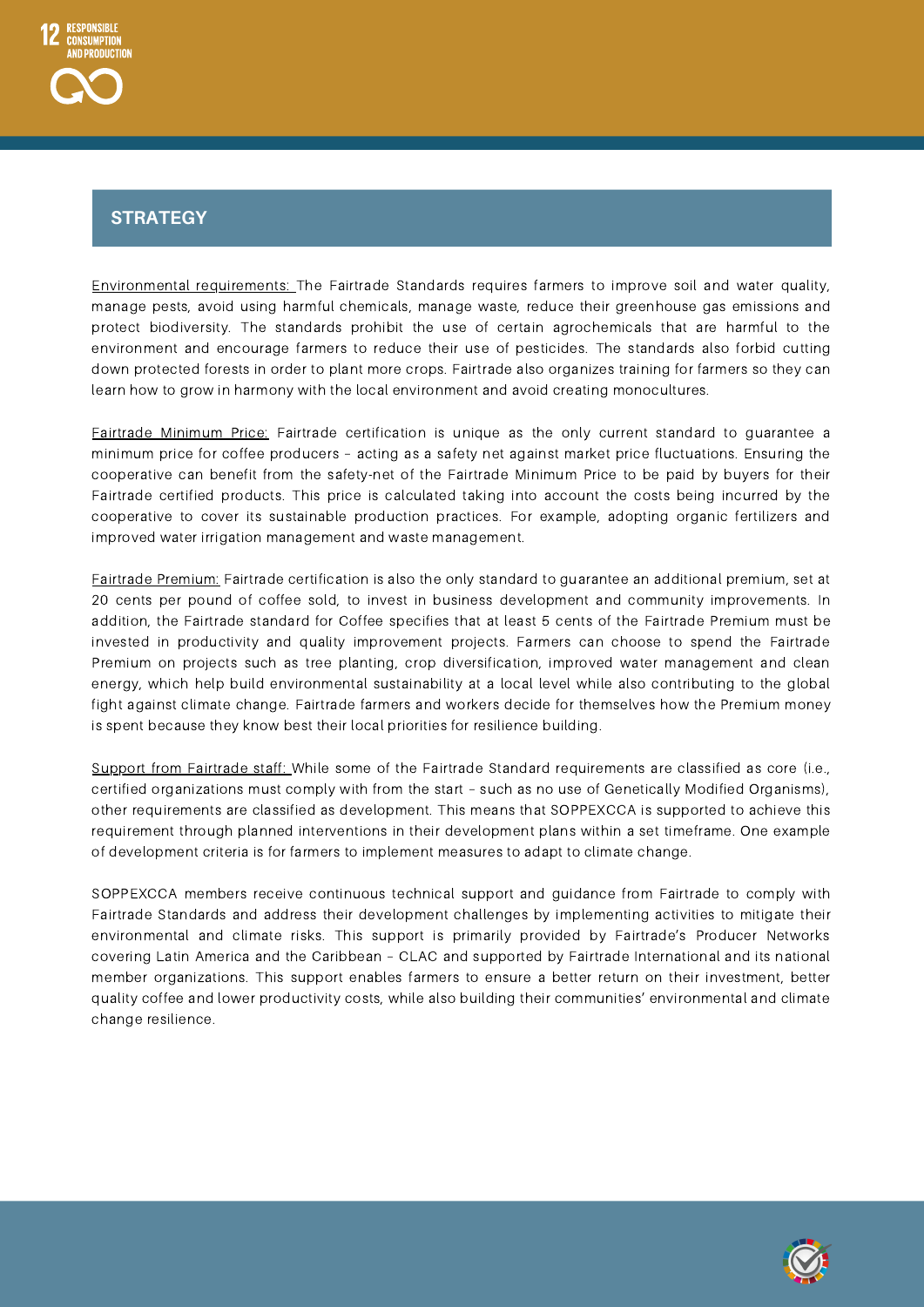# Strategy **RESULTS & IMPACT**

### Fairtrade Standards

More than 50% of SOPPEXCCA's members have been trained on re-using organic waste, measures to use water efficiently, treatment methods of wastewater, proper storage of hazardous waste and chemical pesticides. As a result, SOPPEXCCA's members now use water more efficiently and avoid water being misused, cutting down its production costs. Cooperative members are benefitting from improved access to drinking water and washing facilities. This is also now reinforced to respond to the COVID-19 crisis.

SOPPEXCCA is proactively contributing to the protection of ecological corridors and maintaining buffer zones around water bodies. The organization no longer uses the chemical products banned by the Fairtrade Standards. All this contributes to improved water quality in their community. SOPPEXCCA's members have also learnt to create natural barriers around their coffee fields, including ditches where local fauna can thrive.

### Fairtrade Minimum Price

Global oversupply has seen international market prices for coffee slump by 60% over the last two years, so the set Fairtrade Minimum Price of US\$1.40 per pound sold (or the market price if higher), has given coffee farmers some financial security and the confidence to budget for farm and household expenses. Fairtrade certified producer organizations are receiving approximately US\$0.40 per pound sold more than the average coffee producer and can thus allocate these earnings towards meeting the requirements of the standard.

## Fairtrade Premium:

The Fairtrade Premium has enabled SOPPEXCCA to implement a wide range of projects:

- Extensive coffee tree replanting program to counter the impact of leaf rust disease and increase productivity.
- Construction of a dry processing plant to prepare coffee for export and increase the organization's income by selling the services to other coffee cooperatives.
- Quality control: improved wet processing and sun drying techniques, construction of cupping labs and training of cuppers (and farmers).
- Training to improve farm management, accounts and record keeping.
- Improve organizational management and financial transparency meetings are regular and minutes, decisions are taken democratically and communicated to members along with information on Fairtrade and market prices and details of Fairtrade Premium use.
- Projects to improve food security and reduce dependency on coffee by diversifying production into fruit (bananas, oranges, mangoes, guava, plums), honey, yams, cocoa for consumption and local sales.
- Environmental program including training in the correct use of agro-chemicals, reforestation, and protection of water sources.

#### Support from Fairtrade's Producer Network:

Training on market conditions and market strategies have helped SOPPEXCCA access new markets, fostered the development of long-term partnerships with Fairtrade commercial buyers/traders who visit farms and understand the problems faced by farmers and vice versa.